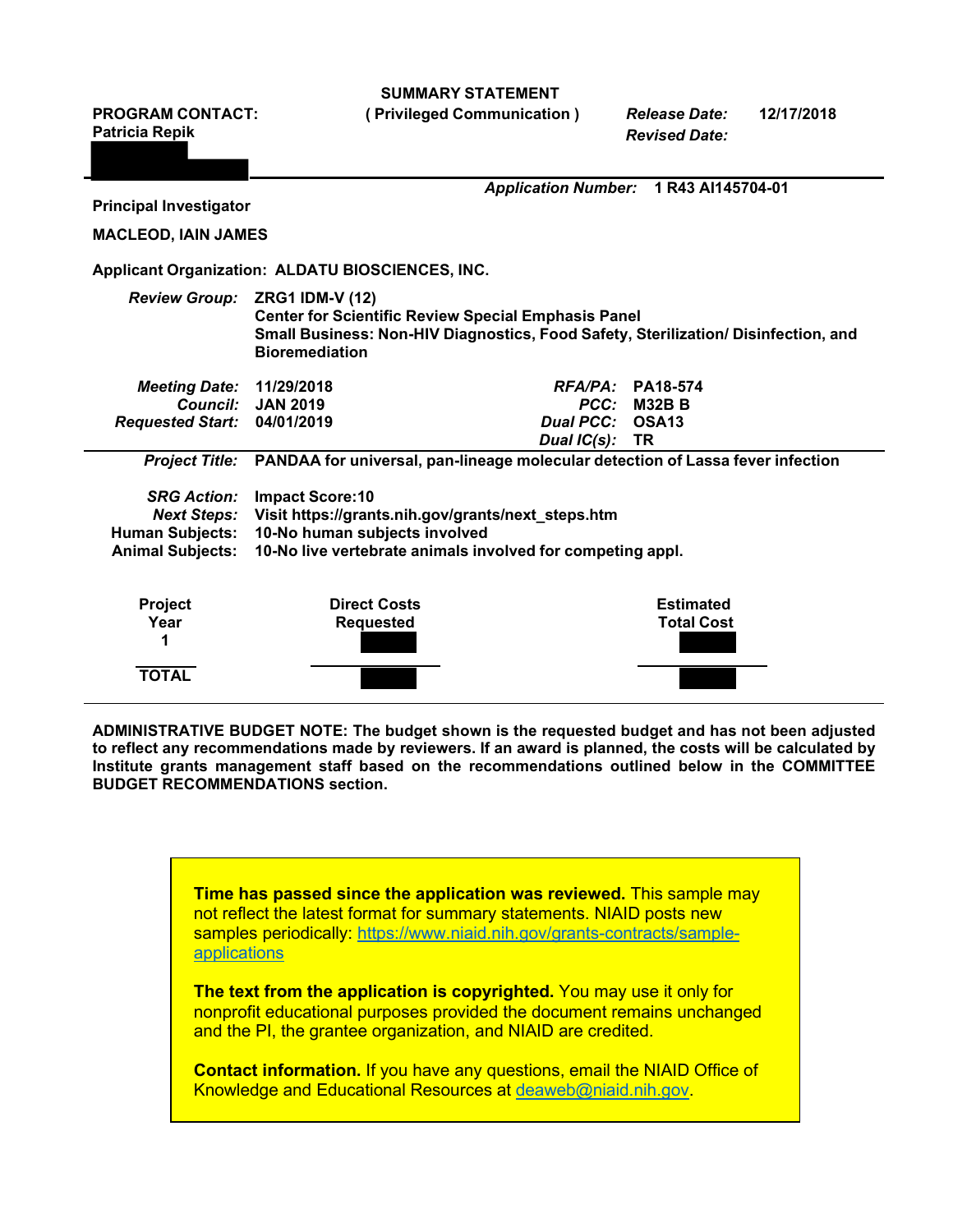#### **1R43AI145704-01 MacLeod, Iain**

**RESUME AND SUMMARY OF DISCUSSION:** An outstanding investigator with expertise in basic and diagnostic virology proposes to develop and validate a rapid, sensitive, and molecular diagnostic assay to detect Lassa virus (LASV), the causative agent of Lassa hemorrhagic fever (LHF). Reviewers agreed that development of a novel, rapid, accurate, and improved pan-lineage Lassa virus detection assay that can be deployed, at either inpatient or outpatient settings, in endemic regions is highly significant because of its potential to reliably monitor and measure Lassa infections leading to effective treatment, advances in vaccine development, improvements in global health, and significantly reduce outbreaks and healthcare costs. A significant global health concern, critical clinical need, and incredibly innovative approach are strengths of this application. Reviewers agreed on strong feasibility of the project based on proven and promising technology and convincing premise supported by successful application in HIV diagnostics. Some minor concerns were raised about the potential challenges in deploying technology at the point-of-care due to somewhat complex chemistry and high rates of false positives and negatives. However, these minor concerns were significantly reduced based on successful application of the technology in HIV detection and thoughtful assay optimization strategy in their approach. There is exceptionally high overall enthusiasm for this outstanding application based on an excellent investigative team, feasibility, and high biomedical, clinical, and commercial potential.

**DESCRIPTION (provided by applicant):** Lassa virus (LASV), the causative agent of Lassa hemorrhagic fever (LHF), causes 2 million infections and 10,000 deaths each year, and further threatens global health security as a potential cause of epidemics and pandemics. Rapid and accurate diagnosis is critical to global health efforts, with a clear effect on LASV treatment, vaccine development, and outbreak containment. As observed in the 2018 Nigeria outbreak, burdensome and timeconsuming diagnostic protocols delay results reporting (e.g. 4 days from sample collection), unnecessarily expose healthcare workers to infection, and, by delaying diagnosis in LASV-negative cases, push the healthcare infrastructure beyond its capacity. qPCR-based molecular assays offer the greatest potential for creating rapid and sensitive LASV diagnostic tools, but high genetic diversity has precluded a pan-lineage, universal diagnostic that sensitively and specifically detects all clades of LASV with equal performance. Multiple assays targeting different genomic regions are used in the clinic in an attempt to mitigate viral genetic variability, necessitating time-consuming, sequential diagnostic protocols. Aldatu's PANDAA technology is a novel platform which enables probe-based qPCR for target detection in highly variable genomic regions by simultaneously adapting and amplifying diverse templates. PANDAA uniquely mitigates the presence of target-proximal polymorphisms to allow otherwise divergent templates to be detected with consensus fluorescent probes with similar sensitivities. Building off of our team's success in development of PANDAA-based assays for SNPs in HIV, another highly polymorphic pathogen, we propose here to leverage the unique capabilities of PANDAA to mitigate lineage- associated genomic variability and develop a rapid, pan-lineage molecular assay for LASV detection. Preliminary feasibility studies have shown that even our as-yet unoptimized PANDAA reagents detect at least five divergent LASV lineages with near equal sensitivity. In this Phase I proposal, we plan to develop and validate an optimized PANDAA-LASV assay through the following aims: (1) initial design of PANDAA-LASV reagents (primers/probes and buffer) using optimized in-house design workflows; (2) refinement of PANDAA-LASV reagents on divergent genotypes representing all circulating lineages; and (3) analytical and clinical validation of a PANDAA-LASV diagnostic assay prototype with panels to rigorously assess sensitivity and specificity. Successful development and validation of the first pan-lineage PANDAA-LASV assay will precede a clinical diagnostic product that could significantly improve LHF diagnosis, management, and outbreak response, effectively reducing the testing algorithm from two tests to one. This novel, universal detection assay could ultimately be deployed in any endemic region on pre-existing qPCR equipment in central labs, and/or integrated into a closed, point-of-care system with sample processing to radically improve the LHF diagnostic workflow.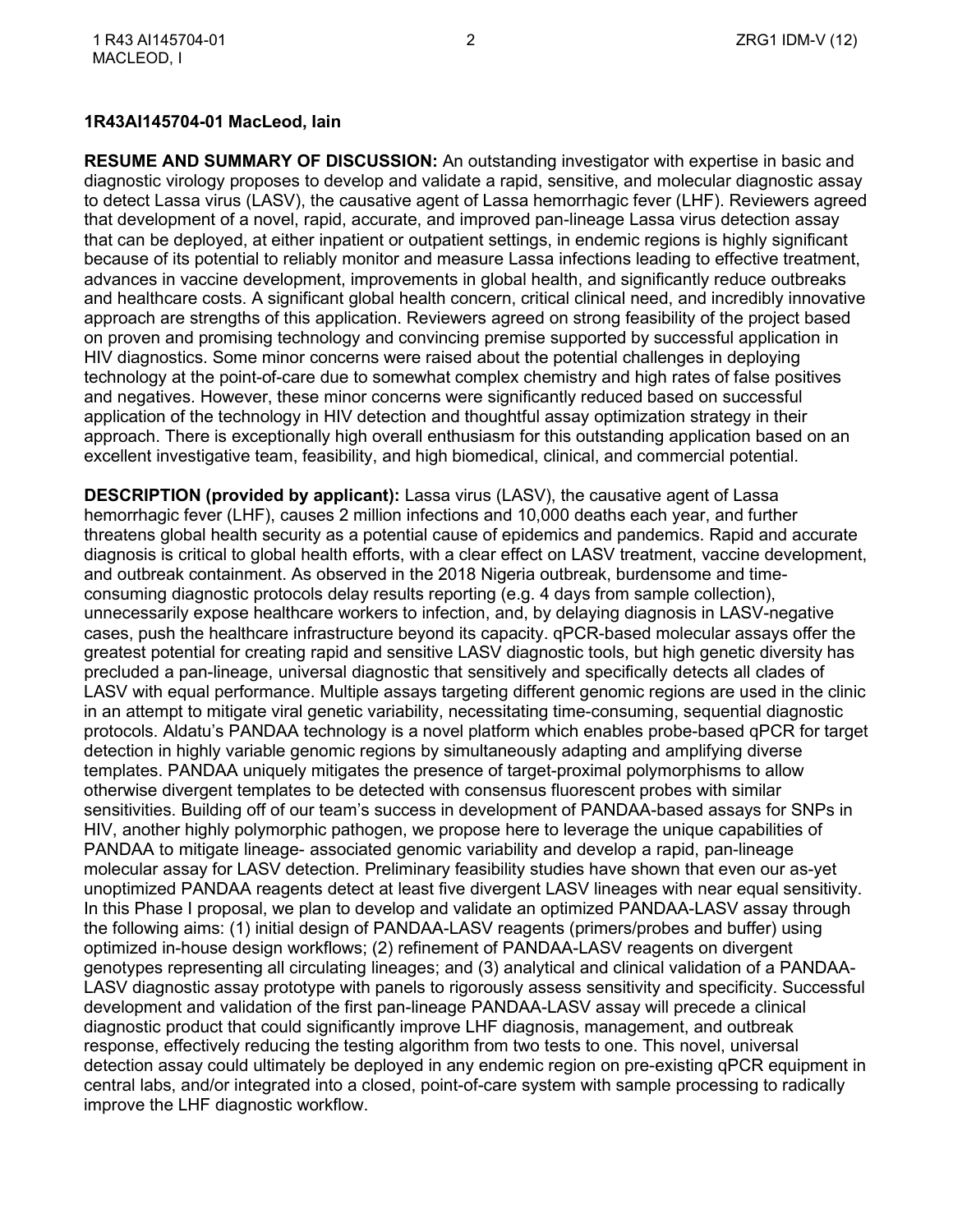**PUBLIC HEALTH RELEVANCE:** Rapid and accurate diagnosis of Lassa virus (LASV) infection is critical to global health efforts to prevent and manage outbreaks of Lassa hemorrhagic fever (LHF), with clear impacts on LHF treatment efficacy and LASV vaccine development, but high genetic diversity of circulating LASV lineages has precluded the development of a sensitive molecular diagnostic assay that can be used in all endemic areas and detect all LASV clades with equivalent sensitivity. We propose here to leverage the unique capabilities of Aldatu's qPCR-enabling PANDAA technology to mitigate lineage-associated genomic variability and develop a rapid, pan-lineage molecular assay for LASV detection. Successful development and validation of the first pan-lineage PANDAA-LASV assay will precede a clinical diagnostic product that could significantly improve LHF diagnosis, management, and outbreak response, effectively reducing the molecular diagnostic testing algorithm from two tests to one.

## **CRITIQUE 1**

Significance: 1 Investigator(s): 2 Innovation: 1 Approach: 1 Environment: 2

**Overall Impact:** PANDAA for universal, pan-lineage molecular detection of Lassa fever infection. This application seeks to solve the problems with diagnosing a very important virus, Lassa fever virus (LASV). LASV is endemic in east Africa, causing 2 million infections each year and 10,000 deaths. The only treatment, ribavirin, must be started soon after presentation to have any effect, but current diagnostic methods are not rapid enough to meet this deadline. The delay in identifying LASV also puts health care workers at risk because LASV is spread by direct contact. Part of the problem is the divergence of LASV strains, necessitating multiple qRT-PCR tests, and the low sensitivity of these tests. Aldatu has developed a modified PCR approach to this type of broad diversity problem that has been used effectively to identify drug resistant mutations in minor HIV populations. The goal of this application is to develop a rapid, accurate and sensitive qRT-PCR test to identify LASV in clinical specimens. The approach uses degenerate primers in a very clever manner to isolate short signature sequences that identify the different strains of LASV.

# **1. Significance:**

## **Strengths**

- Lassa virus (LASV), the causative agent of Lassa hemorrhagic fever (LHF), causes 2 million infections and 10,000 deaths each year, and is a potential cause of epidemics and pandemics. Rapid and accurate diagnosis is critical for treatment, vaccine development, and outbreak containment.
- Delays in diagnosis unnecessarily expose healthcare workers to infection, and in LASVnegative cases, push the healthcare infrastructure beyond its capacity.
- qPCR assays have the greatest potential for creating rapid and sensitive LASV diagnostic tools, but high genetic diversity has prevented a diagnostic that sensitively and specifically detects all clades of LASV.
- The Aldatu PANDAA platform enables probe-based qPCR for target detection in highly variable genomic regions by simultaneously adapting and amplifying diverse templates.
- Clinical diagnostic product that could significantly improve LHF diagnosis, management, and outbreak response.

#### **Weaknesses**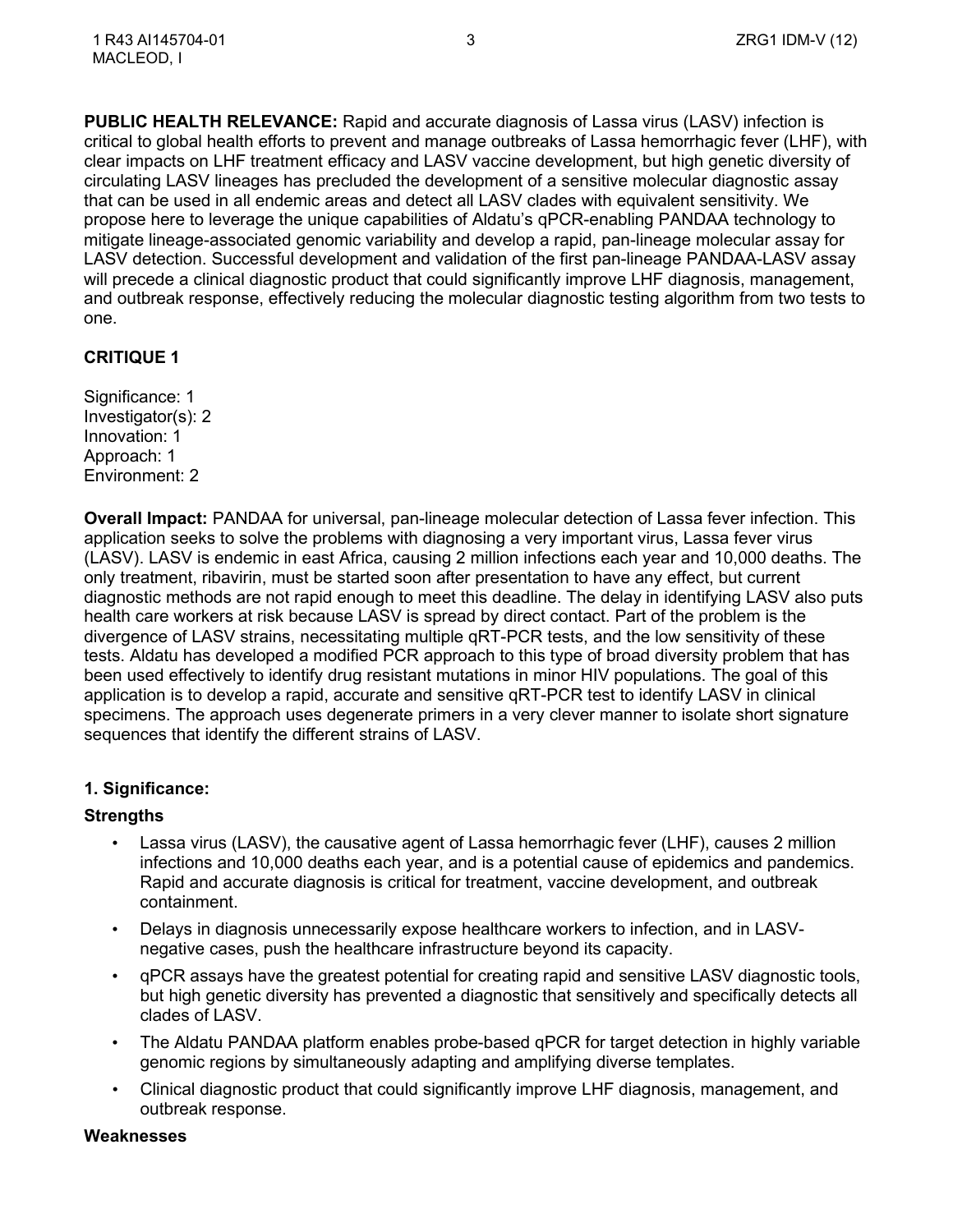• None noted.

#### **2. Investigator(s):**

#### **Strengths**

- Iain MacLeod, trained in virology at the Universities of Glasgow, Cambridge and Harvard, is a co-founder and the CSO of Aldatu Biosciences, a Harvard-based company.
- Nicholas Renzette is the Lead Scientist for assay development at Aldatu. He received his PhD in Molecular Genetics from UMass, Amherst, and did postdoctoral training at UMass Medical Center in Viral Molecular and Population Genetics. He is a Lead Scientist at Aldatu and codeveloped PANDAA with MacLeod.

#### **Weaknesses**

None noted.

## **3. Innovation:**

## **Strengths**

- Probe-based qPCR for target detection in highly variable genomic regions by simultaneously adapting and amplifying diverse templates
- Enhancing sensitivity by careful optimization of reaction conditions.
- Have successfully developed PANDAA-based assays for SNPs and drug resistance mutations in HIV, another highly polymorphic pathogen.
- Modifications introduced during PCR to enhance amplification of diverse variants with specificity and sensitivity.
- Capture a unique "SNP" that identifies a LASV subtype.

#### **Weaknesses**

• None noted.

## **4. Approach:**

## **Strengths**

- Nucleotide diversity in a highly diverse virus population greatly reduces primer and probe binding in traditional qPCR. PANDAA mitigates this problem by removing secondary polymorphisms, thereby minimizing their impact on qPCR sensitivity and specificity.
- PANDAA uses invariant bases where possible, degenerate bases where variable and the universal base, 5-nitroindole, when needed in the primers.
- Preliminary studies with LASV templates from multiple lineages show that PANDAA could detect at least five lineages with near equal sensitivity and outperform the current gold standard assay by greater than an order of magnitude. These results did not include any optimization which should greatly increase the sensitivity.
- Aim 1 will determine the optimal primers and probe sequences.
- Aim 2 will refine the reagents on divergent genomes.
- Aim 3 will validate the PANDAA diagnostic prototype, analytically and clinically. A collaborator, Stephen Günther, will supply 100 LASV strains for testing.

#### **Weaknesses**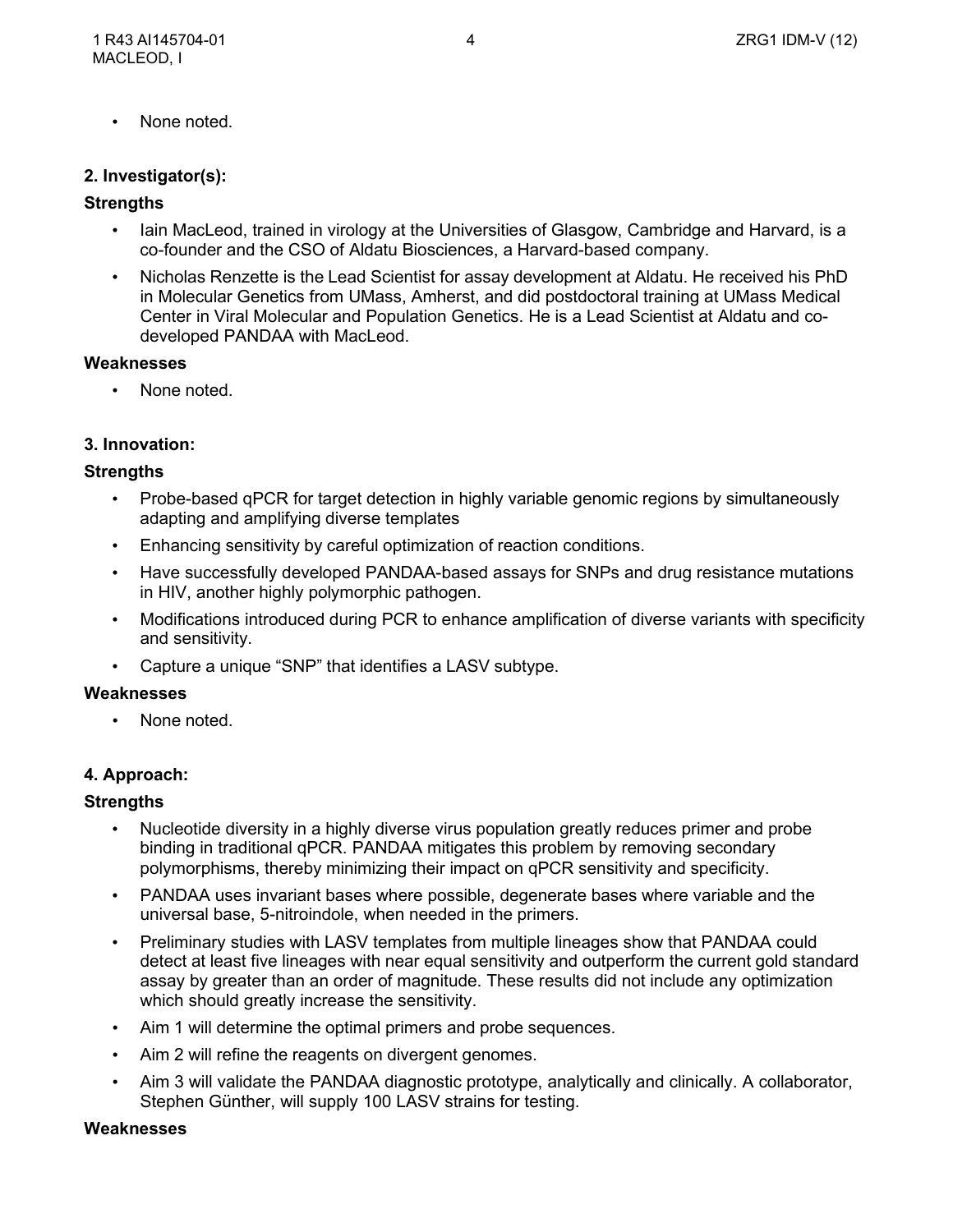• None noted.

#### **5. Environment:**

#### **Strengths**

- Aldatu is housed in the Harvard Life Lab, with an open lab layout and contact with other entrepreneurs and with support facilities.
- All necessary equipment is available for this study.

#### **Weaknesses**

None noted.

#### **Protections for Human Subjects:**

Not Applicable

#### **Vertebrate Animals:**

Not Applicable

## **Biohazards:**

Unacceptable

## **Select Agents:**

Unacceptable

• Lassa fever virus is a Risk Group 4 agent. Stephan Günther, Director of the WHO Collaboration Centre for Arboviruses and Hemorrhagic Fever Reference and Research will provide "access to a collection of 100+ LASV isolates". The Harvard Life Lab where Aldatu is situated has access to BSL2 and 3 lab space, but not BSL4. It is not clear from the application or from Dr. Gunther's letter if Aldatu would receive virus or extracted RNA.

## **Resource Sharing Plans:**

Not Applicable

#### **Authentication of Key Biological and/or Chemical Resources:**

Acceptable

## **Budget and Period of Support:**

Recommended budget modifications or possible overlap identified:

• Acceptable

## **CRITIQUE 2**

Significance: 1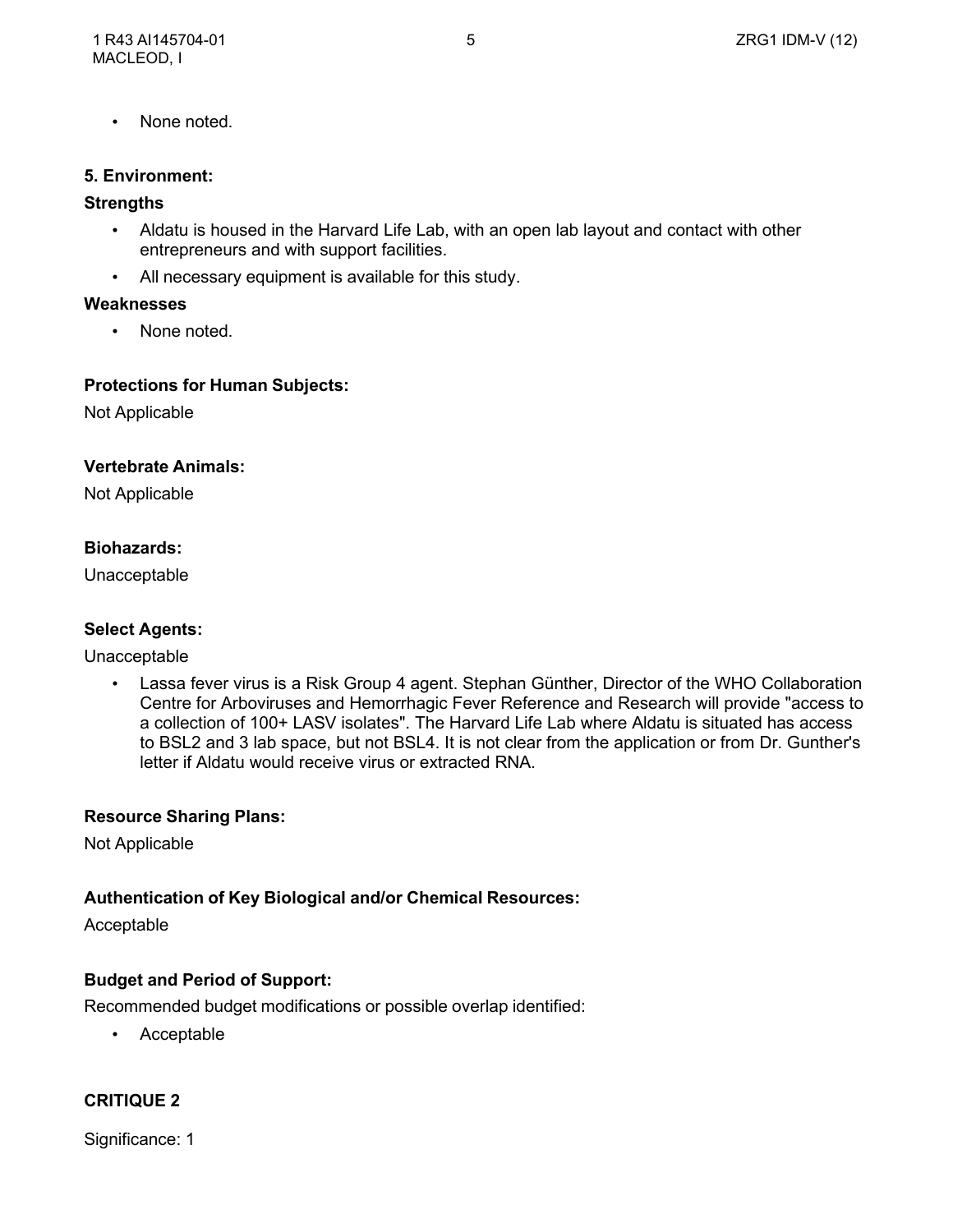Investigator(s): 1 Innovation: 1 Approach: 1 Environment: 1

**Overall Impact:** Lassa fever virus is a rodent-borne RNA virus endemic to West Africa, the cause of annual outbreaks with thousands of deaths each year. Symptoms are presented in a wide clinical range of severity, yet the high morbidity of those with severe hemorrhagic fever necessitate early diagnosis such that isolation and antiviral therapies can be offered. Acute diagnosis of Lassa fever virus is hampered by the great genetic diversity seen in the two RNA genome segments, which have made RTqPCR assays very difficult and impossible to cover the different lineages present in West Africa. There is a great need to design a sensitive assay to detect the earliest Lassa fever infections. This phase I application offers a solution with a novel approach of detecting highly divergent RNA genomes. Using their PANDAA strategy where chimeric primers with a region of degeneracy and a region that binds the virus with conserved specificity allow detection of highly diverse sequences, while also providing a target for a fluorescent probe to specifically bind and allow quantitation in a Real Time qPCR assay. Aldatu Biosciences has shown the PANDAA approach to detect variants in HIV, which is also known to have a high degree of quasi-species. The approach to detect a set of diverse Lassa fever lineages is logical and provides rigor with direct comparison with the published GPC RT-PCR assay. Although the genetic diversity between the Lassa lineages poses a significant challenge, Figure C.2 shows the high probability of having a sensitive molecular assay to detect early Lassa Fever infection. This approach, if shown to work for the detection of Lassa virus, would also be of great benefit to numerous, important RNA viruses which also have great genetic diversity.

# **1. Significance:**

## **Strengths**

- Like all arenaviruses, Lassa Fever virus persistently infects its rodent host while generating a diverse repertoire of virus genomes. People are infected from exposure to the rodent's urine and often outbreaks are independent introductions from rodent to human, making detection of the viral RNA genome difficult due to the high degree of nucleotide diversity. There is no approved diagnostic assay for Lassa Fever virus and current assays rely on nested RT-PCR or primer sets for a particular lineage, all not appropriate for most hospital settings.
- Lassa Fever infection is most frequently in resource poor settings. The PANDAA assay has already been proven to be useful to detect HIV in Africa and could be applied to clinics and hospitals in West Africa

#### **Weaknesses**

None noted.

## **2. Investigator(s):**

## **Strengths**

- Dr. MacLeod is an expert with the design and application of the PANDAA assay
- The team at Aldatu have experience in development and commercialization of molecular diagnostic assays.
- Dr. Gunther is an expert in Lassa fever diagnosis in Africa and can provide excellent guidance and advice

## **Weaknesses**

• None noted.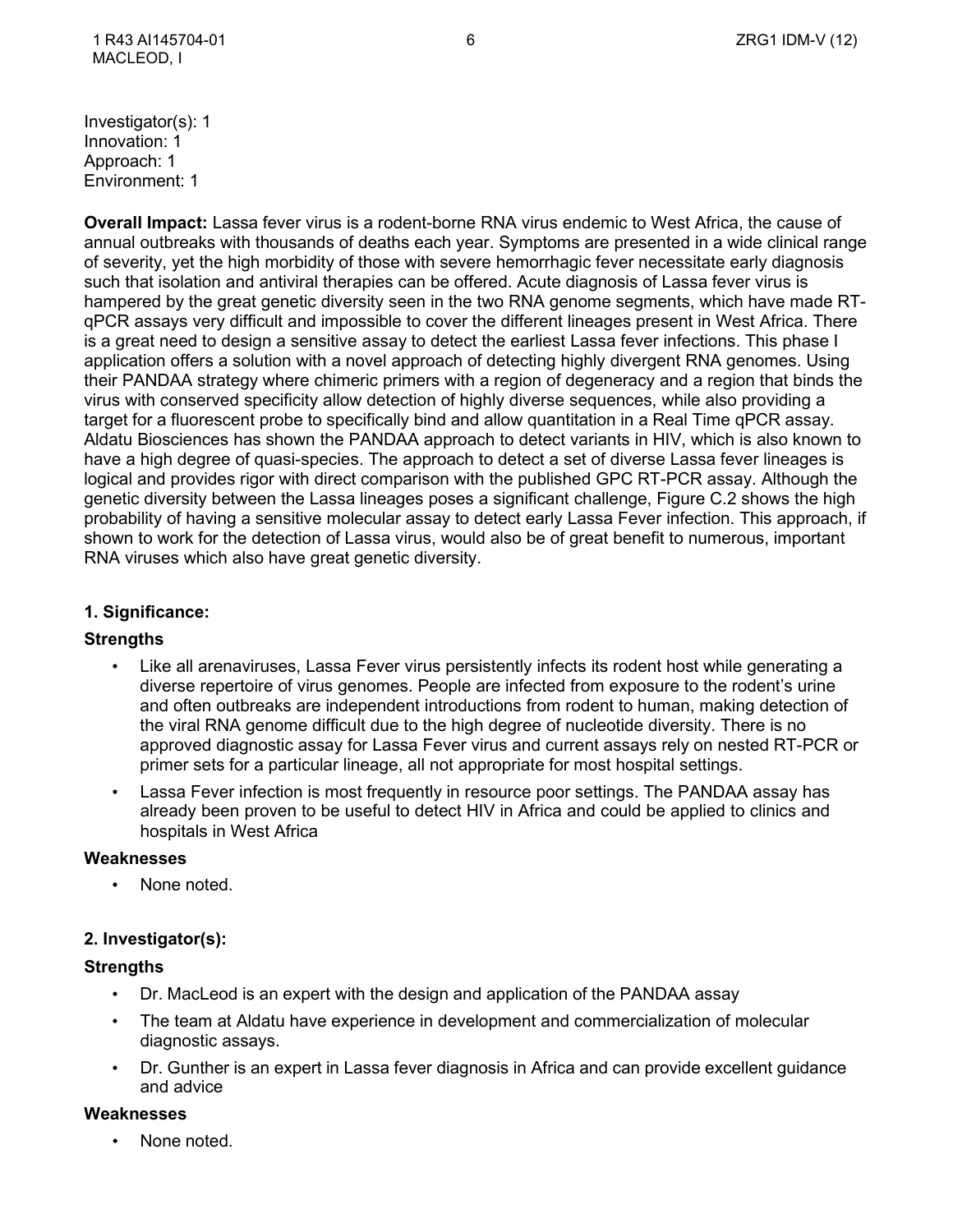## **3. Innovation:**

## **Strengths**

- The PANDAA strategy of adapting diverse RNA sequences such that they may be detected using a sensitive probe in a Real Time assay is novel and would be applicable to numerous RNA virus assays.
- The ability to specifically detect Lassa given the huge amount of genetic diversity of West African lineages.

## **Weaknesses**

• None noted.

# **4. Approach:**

## **Strengths**

- The design of primers and probes is the most challenging part of the assay development, yet is well described with an appreciation of possible limitations and approaches to mitigate issues.
- The strategy to optimize the MgCl2 and the primer concentrations is logical and necessary given the degeneracy of the primers.
- Comparison of the PANDAA assay with a gold standard, published RT-PCR assay is valid and offers metrics when optimizing.

#### **Weaknesses**

- There is little mention (only once) of the reverse transcriptase step and no details about its source.
- The Lassa genome consists of two segments, S and L. The L segment also has regions of sequence conservation and should also be in the analysis when designing primers.
- Current Lassa RT-PCR assays are often affected by off target binding and amplification of host human RNA instead of viral. Off target amplifications could also be a major problem given the degeneracy of the assay, but they describe how they would sequence verify products.

## **5. Environment:**

## **Strengths**

• Aldatu Biosciences has adequate laboratory space and equipment in the Pagliuca Harvard Life Lab incubator and they have access to the Harvard core facility for sequencing support.

## **Weaknesses**

None noted.

# **Protections for Human Subjects:**

Not Applicable (No Human Subjects)

# **Vertebrate Animals:**

Not Applicable (No Vertebrate Animals)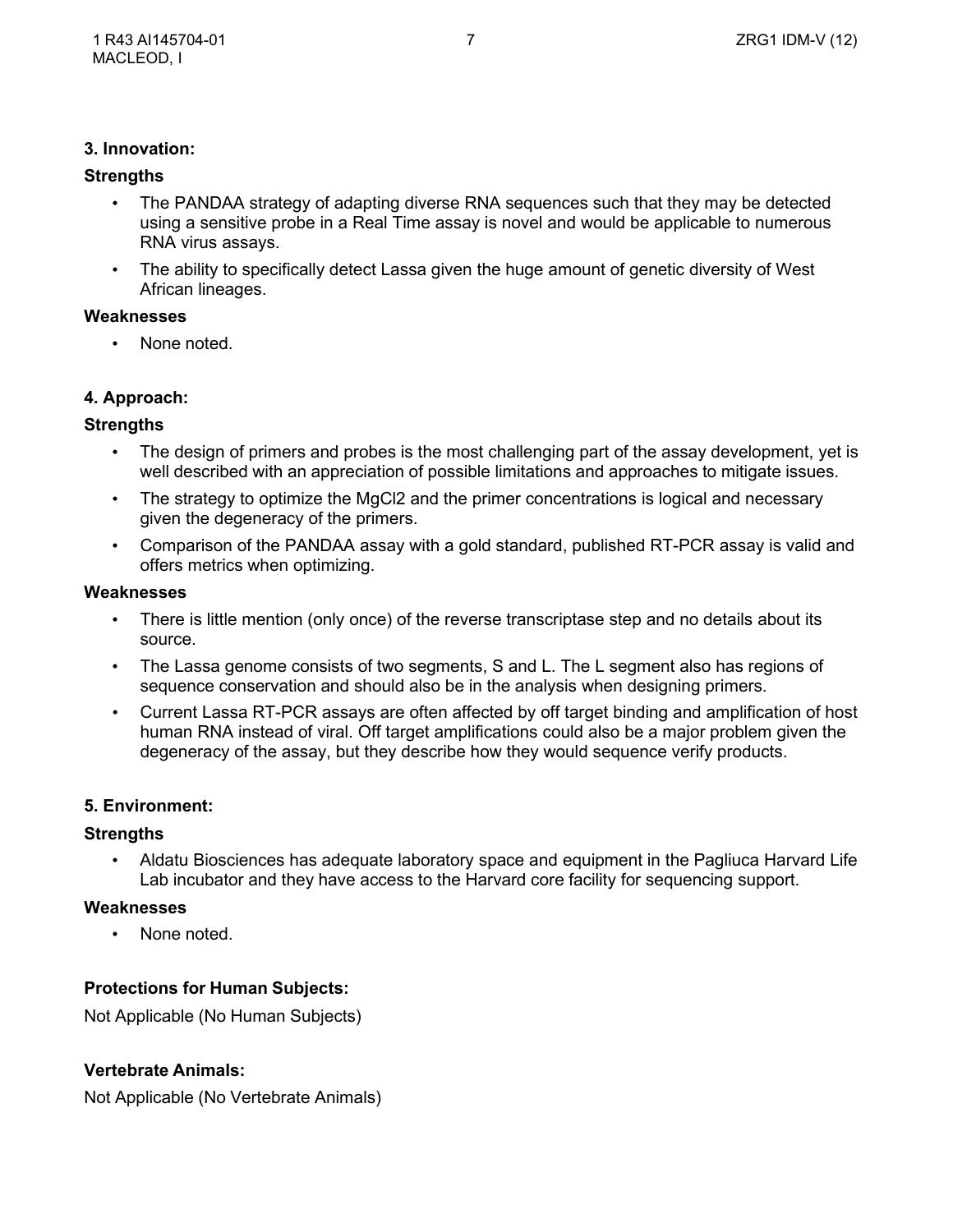## **Biohazards:**

Acceptable

**Select Agents:** Not Applicable (No Select Agents)

## **Resource Sharing Plans:**

Acceptable

# **Authentication of Key Biological and/or Chemical Resources:**

Acceptable

# **Budget and Period of Support:**

Recommend as Requested

# **CRITIQUE 3**

Significance: 1 Investigator(s): 1 Innovation: 1 Approach: 2 Environment: 1

**Overall Impact:** The applicants propose a universal, pan-lineage molecular technology (PANDAA) for the detection of Lassa virus (LASV) infection. The new assay could potentially overcome the major limitation of the current molecular tests caused by the genetic diversity of the virus. Lassa hemorrhagic fever (LHF), caused by LASV infection is a global threat as a potential cause of epidemics and pandemics. qPCR has been widely used in the diagnostics of LASV infection and the technique has the longer-term potential for incorporation into an integrated point-of-care device. Yet the genetic diversity of the virus created a diagnostic conundrum that would necessitate the use of multiple different test addressing different genetic regions, which is time-consuming, labor-intensive, and adds to the overall costs of testing. The proposed assay, especially if it could be used in the point-of-care setting, could significantly improve the accuracy of testing, significantly reduce the time to diagnosis, and help decrease the threat of further spreading the disease world-wide.

# **1. Significance:**

## **Strengths**

- The PANDAA technology, as proposed, may enable probe-based qPCR for target detection in highly variable genomic regions by simultaneously adapting and amplifying diverse templates, and thus might mitigate the presence of target-proximal polymorphisms to allow otherwise divergent templates to be detected with consensus fluorescent probes.
- It incorporates previously established molecular techniques that may reduce the time required for assay development.

## **Weaknesses**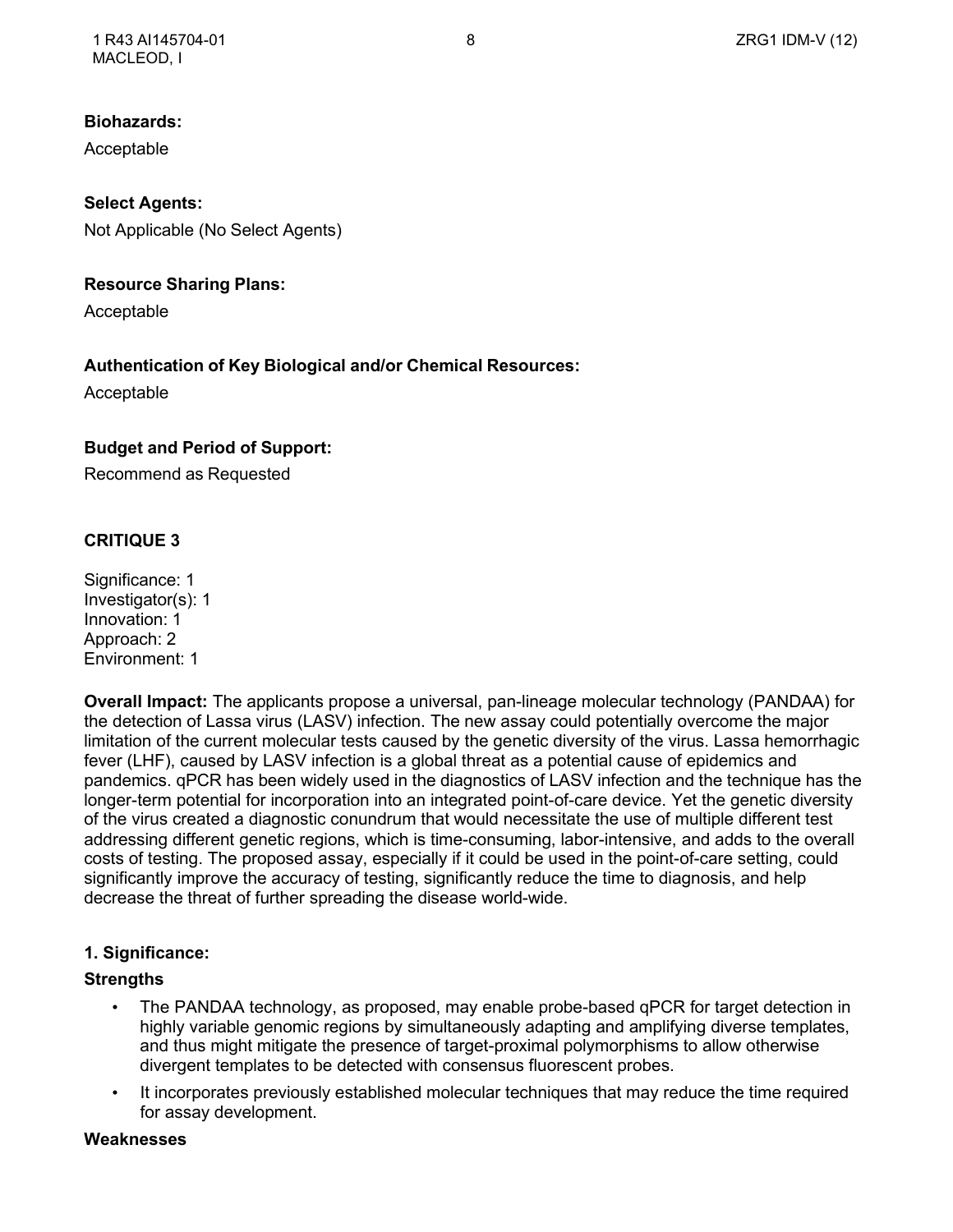• While it has been noted that the assay could eventually integrated into a point-of-care device, the complexity of the chemistry may pose some difficulty for such transition. The test, as described, appears to be more suitable for use in well-established laboratories thus requiring significant laboratory infrastructure that may be problematic in resource-pour settings.

## **2. Investigator(s):**

## **Strengths**

- The PI has significant experience in academic virus research and diagnostic molecular virology, both in the laboratory, and in the field settings in Africa. His contributions to science include the development of the Pan Degenerate Amplification and Adaptation (PANDAA) assay, a qPCRbased method for HIV drug resistance detection that is simple, low-cost, and highly sensitive. He is highly qualified to lead the proposed project.
- The Lead Scientist worked in the field of viral molecular assay development and is also well qualified.

#### **Weaknesses**

None noted.

## **3. Innovation:**

## **Strengths**

- Innovative and unique assay design overcoming some of the most significant limitations of the LAVS assays currently in use.
- The proposed chemistry for simultaneous and accurate detection of multiple genotypes of LASV draws heavily from the design of the company's proven, proprietary PANDAA technology-based Early HIV Drug Resistance Detection Assay.
- Simultaneous, high sensitivity detection of multiple LASV genotypes, decreasing assay turnaround time and laboratory technologists' time when compared to using multiple, complex central laboratory-based tests.

#### **Weaknesses**

• None noted by the reviewer.

## **4. Approach:**

## **Strengths**

- Pan-lineage LASV detection assay based on PANDAA. Preliminary data presented in the application support feasibility.
- *In silico* cost-effective design and validation of optimal primer-binding sites within conserved region, cost-effective and proven approach as seen in the company's HIV assay.

#### **Weaknesses**

• Complexity of the assay design may not enable POCT development, keeping the test initially in well-equipped central laboratory facilities.

## **5. Environment:**

## **Strengths**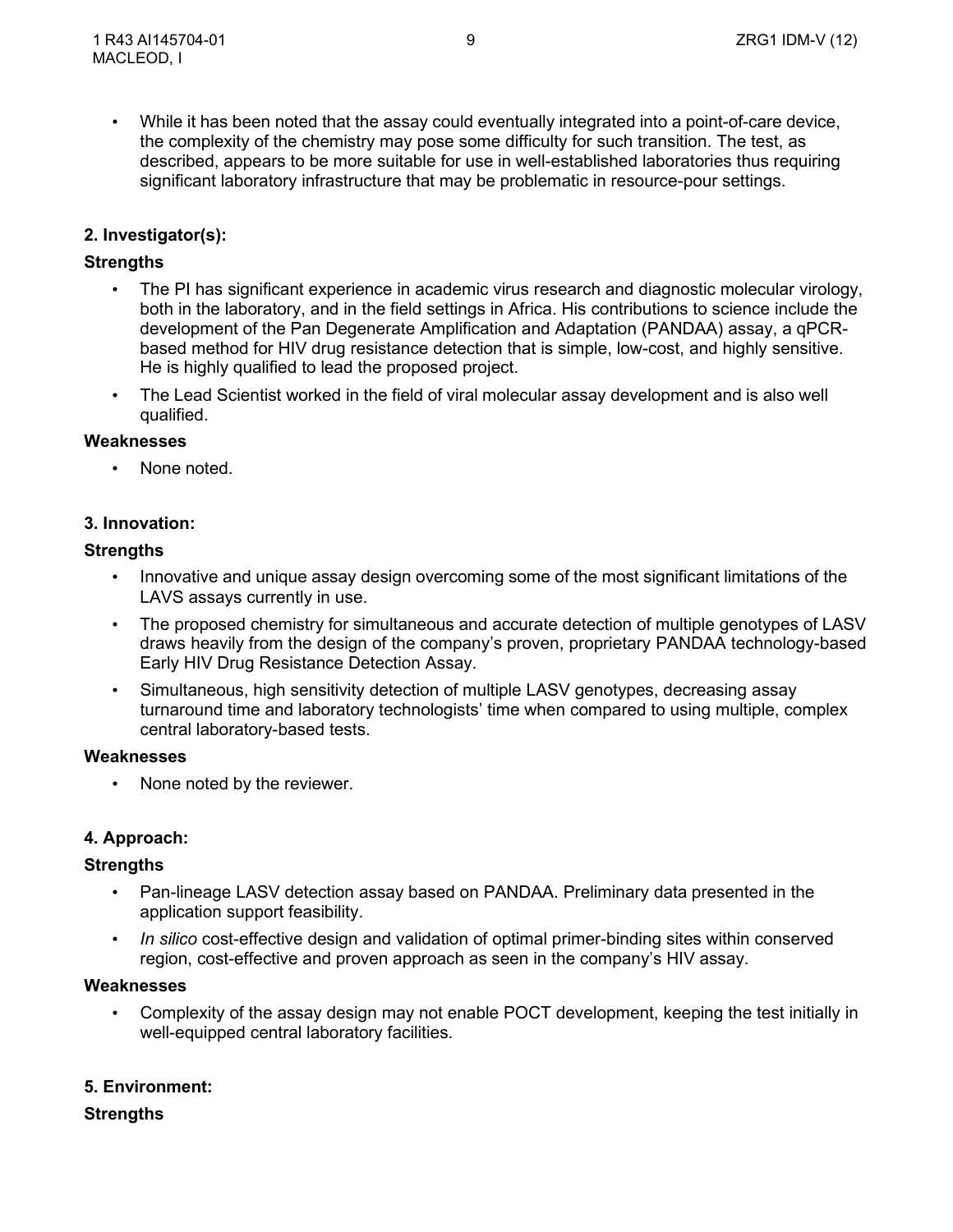- Aldatu Biosciences is based at Pagliuca Harvard Life Lab, an innovative, shared laboratory space for life sciences startups in Boston. Based on the detailed information provided the lab space of state-of-art and the investigators have access to shared and core facilities such as a BSL-2 tissue culture laboratory, NGS and Sanger sequencing core facilities. The facilities are adequate for the proposed research project.
- The collaborators have excellent general research environment along with the Harvard Innovation Lab (i-Lab) and furnished Letters of Support from the WHO and the University of Cambridge (UK).

#### **Weaknesses**

None noted.

## **Protections for Human Subjects:**

Not Applicable (No Human Subjects)

## **Vertebrate Animals:**

Not Applicable (No Vertebrate Animals)

## **Biohazards:**

Acceptable

#### **Select Agents:**

Acceptable

## **Resource Sharing Plans:**

Acceptable

## **Authentication of Key Biological and/or Chemical Resources:**

Acceptable

## **Budget and Period of Support:**

Recommend as Requested

## **THE FOLLOWING SECTIONS WERE PREPARED BY THE SCIENTIFIC REVIEW OFFICER TO SUMMARIZE THE OUTCOME OF DISCUSSIONS OF THE REVIEW COMMITTEE, OR REVIEWERS' WRITTEN CRITIQUES, ON THE FOLLOWING ISSUES:**

## **COMMITTEE BUDGET RECOMMENDATIONS: The budget was recommended as requested.**

Footnotes for 1 R43 AI145704-01; PI Name: MacLeod, Iain James